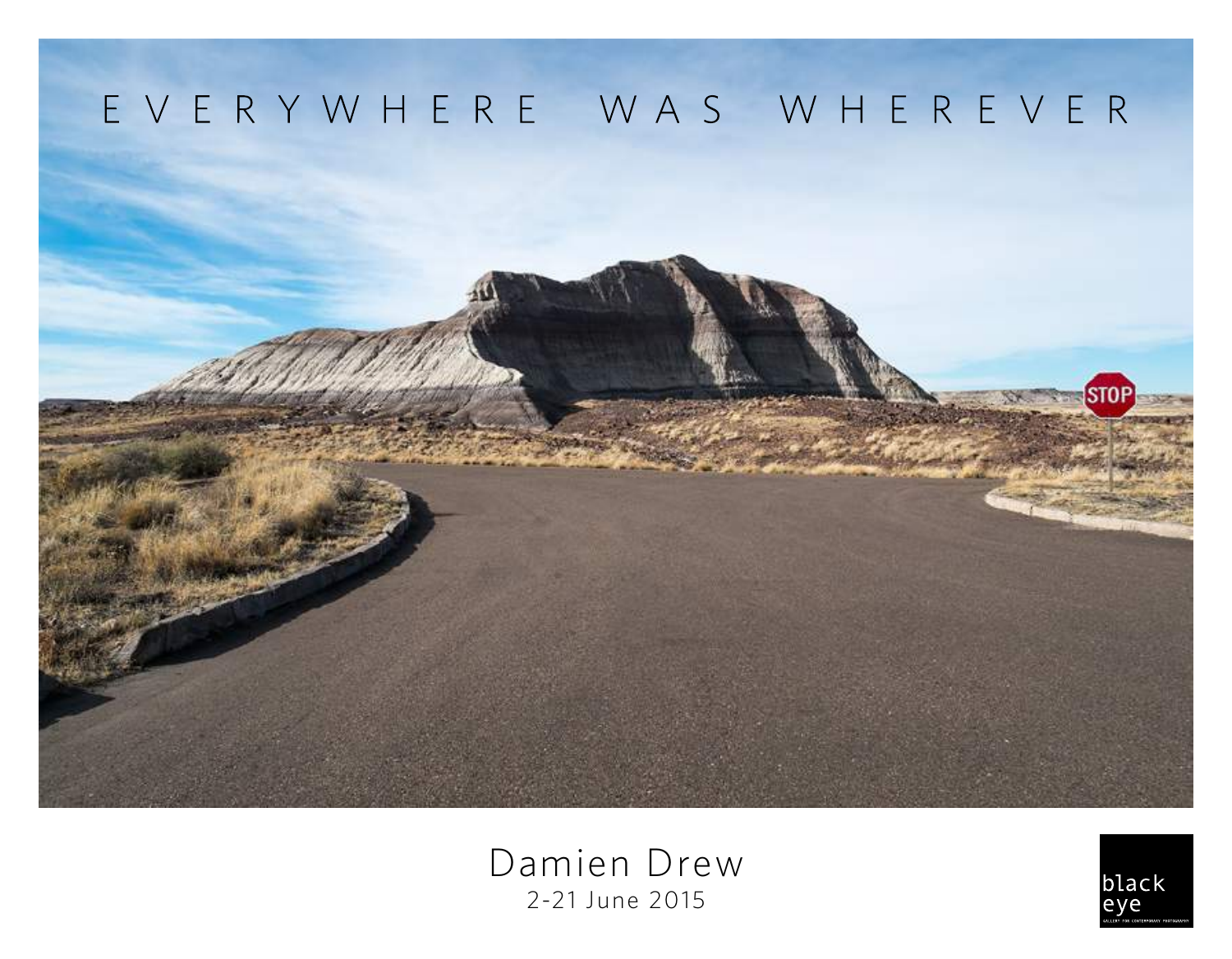## Exhibition Statement

*In November 2013 I embarked on a motorcycle trip from Miami to Los Angeles. I wanted to experience America from the road and had long been seduced by the romance and nostalgia of wheeled portrayals in film, music and literature. My route led me through 12 states riding 10,000kms over 18 days.* 

*Photographers Stephen Shore, Joel Sternfeld and Ed Ruscha had primed me for a world different to the one I found. The sense of place and roadside texture of their America was starkly absent. Instead I moved through a landscape of relentless franchises, hotels and gas stations. Many towns seemed closed for busi ness. Their vernacular buildings stood vacant and all traffic was focused on the ubiquitous chains.*

*This was the periphery of an America perched tenuously between decay and development. Remnant facades stood witness to my journey like locations for a film not yet made. As lonely masks each sat incomplete yet interchangeable. In this increasingly anonymous landscape every intersection presented a choice, seemingly arbitrary, as every destination felt the same.* 

*I note Howard Kunstler's lament of America's descent into 'placelessness' in 'The Geography of Nowhere'. A country trans formed from vital places and communities to a land where every place is no place in particular. This became a lonely journey in search of both personal and geographical identity.*

*In photographer Jeff Brouw's monograph 'Approaching Nowhere' William L. Fox writes; "the vernacular was in peril. Everywhere was wherever and there is no escaping it".*

## Biography

Damien Drew is an Art Director and Production Designer whose feature film credits include The Great Gatsby, Super man Returns, Star Wars Episode 2 and 3 and The Matrix films. He studied Architecture at UNSW and his passion for the creation of place and visual story telling is clear and concise. With a humble nod to great documentary image makers such as Jeff Brouws, Ed Ruscha and Walker Evans this is a personal moment in time.

Black Eye Gallery is proud to present Damien's first solo exhibition 'Everywhere was Wherever'

## Prints

Archival pigment prints on fine art cotton rag. All images are available in either size.

Large prints - 120 x 86cm limited edition 1 of 3 plus 2 AP \$1850 framed \$1450 unframed

Medium prints - 81 x 59cm limited edition 1 of 8 \$1100 framed \$850 unframed



Decatur 2 Alabama 81 x 59cm





Presidio Texas 81 x 59cm





Batchelor Lousiana 81 x 59cm

Decatur 1 Alabama 81 x 59cm









Grand Canyon N.P Arizona 81 x 59cm

Damien Drew, June 2015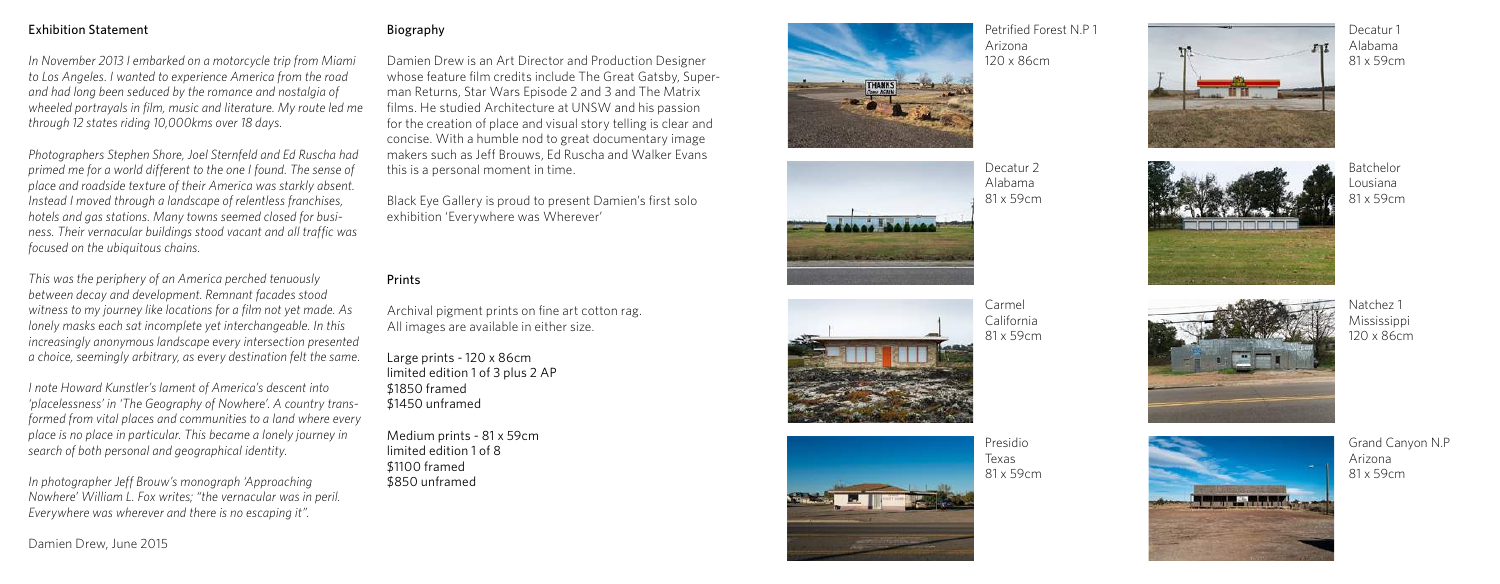

Kingman Arizona 81 x 59cm





Natchez 2 Mississippi 81 x 59cm

Scottsboro Alabama 81 x 59cm







Springerville Arizona 81 x 59cm

> Estill South Carolina 81 x 59cm

Bueche Lousiana 120 x 86cm



Camp Wood Texas 81 x 59cm



**March of the State of the State** 

Palm Springs California 120 x 86cm



Highway 90E Texas 81 x 59cm

















Petrified Forest N.P 2 Arizona 120 x 86cm